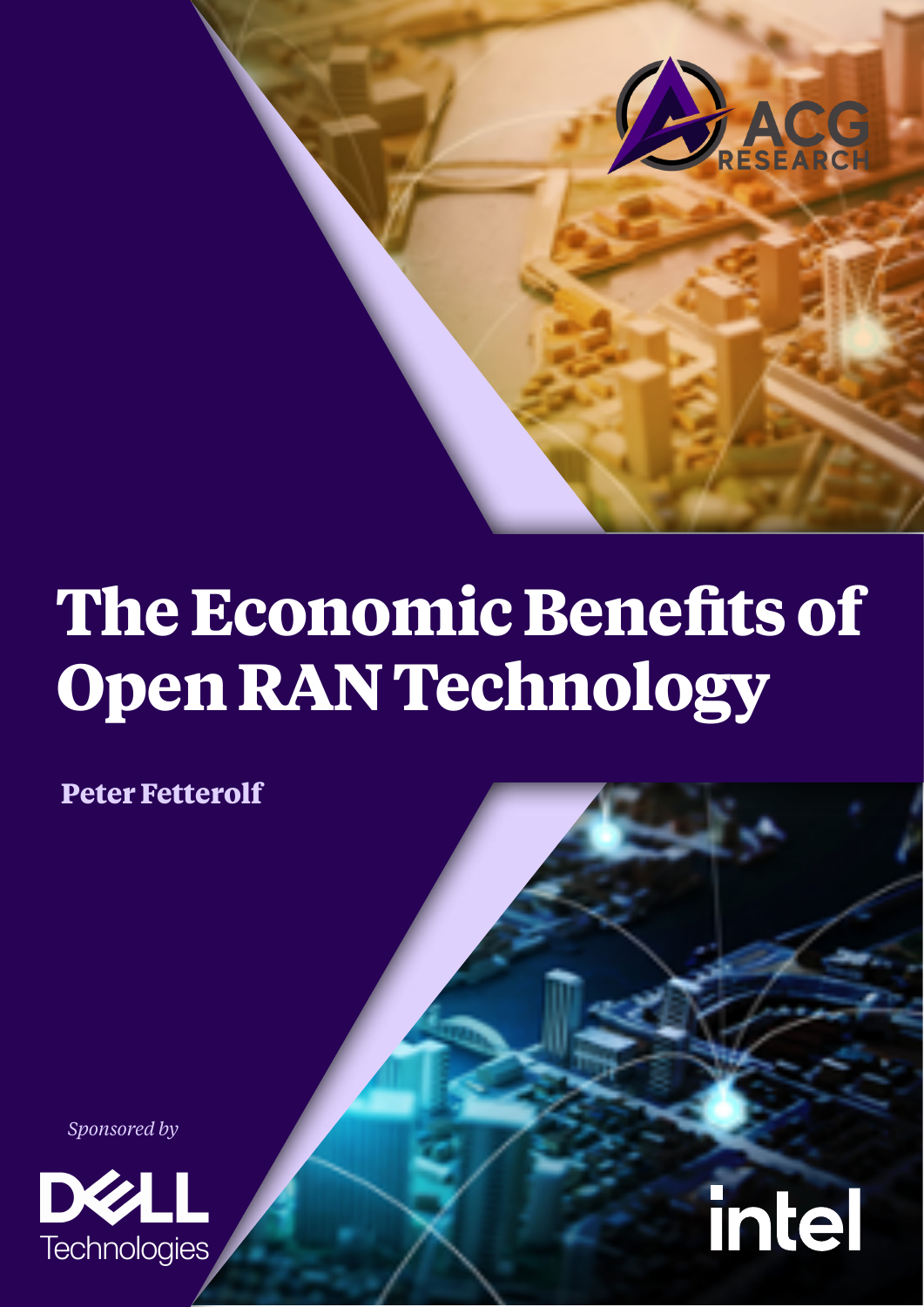## **EXECUTIVE SUMMARY**

Mobile network operators are engaged in a far-reaching evolution of their infrastructures toward support of 5G. Enabling these deployments involves significant upgrades to the capacities, functionality, and footprints of their networks. This involves a substantial evolution of the radio access networks with the adoption of 5G New Radio technologies and the capabilities to support them. The scale of these new 5G infrastructures and the range of technology innovations 5G networks will usher in are stimulating operators to do significant amounts of planning and design to ensure they achieve their goals. These include not only maintaining but, in some cases, improving the quality of their offered services, at the same time ensuring they increase their overall efficiency and continue to earn a positive return on investment.

An important option that operators have available for enhancing their RANs is to disaggregate the architecture, modularize, and virtualize the deployments (which have largely been deployed as tightly bundled, integrated systems in preceding generations of mobile networks). Open RAN designs are ultimately expected to use lower-cost radio units, based on increased levels of competition for those parts of the deployments and eventual mass deployments and economies of scale. They will also use a more efficient system architecture to support the additional processing 5G infrastructures require. This will provide operators with flexibility to optimize their deployments based on the characteristics of each area they serve. At the same time, it will require operators to develop a clear perspective on which architectural optionsandwhichtypesofmodularity will serve them best in each of these different environments.

Dell and Intel have done considerable research into the types of infrastructure offerings that will assist operators to create the most effective deployments for their 5G RANs. At the same, that there are numerous technical dimensions that need to be addressed in considering the deployments, evaluating the economics of alternative deployment approaches is an equally critical goal. Such an evaluation benefits from an independent perspective in developing a robust economic model of the alternatives available in deploying open RANs. To that end, they engaged ACG Research to leverage the firm's strong capabilities in network architecture, design, and economic analysis. In addition to constructing an economic model of alternative RAN deployment scenarios, a goal was to augment the analysis with a set of independent interviews with operators about their 5G RAN deployments and distill the findings from those interviews into meaningful insights. The goal is to help operators determine the most effective alternatives they can pursue in deploying their 5G RANs.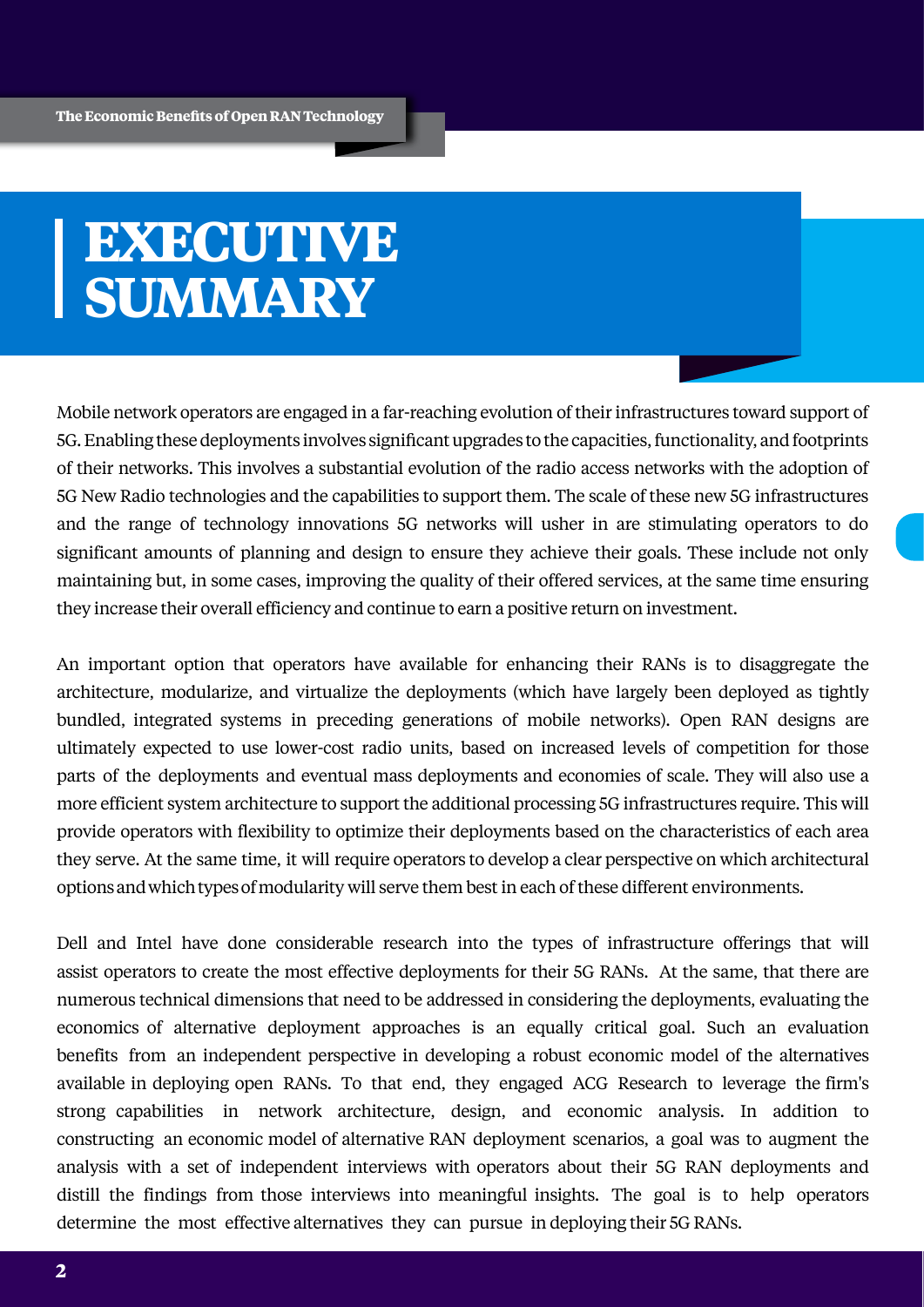#### **Two Companion Reports**

The findings of ACG's research on these topics are captured in two integrally related companion reports. This report describes the economic model of open RAN deployment options service providers have considered. It compares the total cost of ownership (TCO) of the most prominent options and the advantages of open RAN architectures over time that operators have in deploying open RANs for 5G. The second report communicates the findings of the interviews ACG conducted with prominent mobile network operators about the approaches they are taking to deploying open RANs in their 5G networks.

## **Overview**

The Radio Access Network (RAN) is the largest and most important part in both physical and financial terms of a mobile operator's network. Physically, it extends to every individual radio that is running in an operator's network. Financially, it consumes, proportionally, more of the operator's expenses in deploying the network than any other portion.

Historically, RANs comprised tightly integrated physical radio and baseband processing elements, which we reference as physical RANs (Table 1). More recently, baseband architectures have evolved into a modular design framework that deconstructs the Baseband Unit (BBU) into two closely related elements known as the Centralized Unit and the Distributed Unit. The total 5G gNodeB architecture now breaks down into:

- Radio Units (RU),
- Centralized baseband processing units (CU)
- Distributed baseband processing units (DU) and,
- Network transport infrastructures providing connectivity between RU, DU, CU, and the mobile packet core.<sup>1</sup>

Using this modular, disaggregated framework allows for greater flexibility in deployments for mobile operators than the prior tightly integrated designs have allowed. For this reason, comparing the relative efficiency and economics of the various deployment models for 5G operations is a critical planning task.

<sup>1</sup> See, for example, O-RAN Architecture Overview at *<https://docs.o-ran-sc.org/en/latest/architecture/architecture.html>* for a description of the components.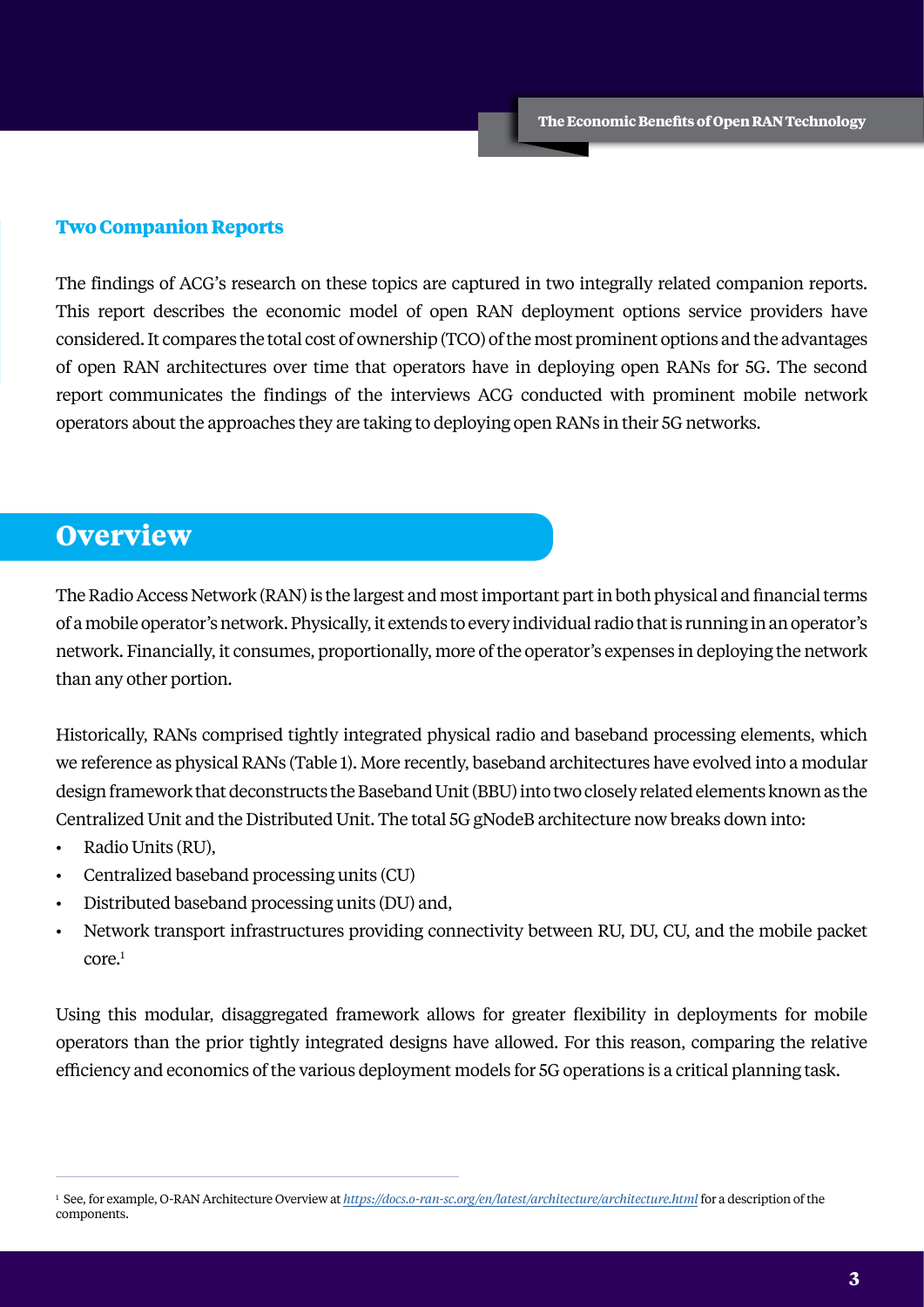To put the impact of the overall RAN costs in perspective, the TCO of the RAN represents approximately 70%−80% of the TCO for an average mobile network. Thus, achieving meaningful cost savings in the RAN represents the best opportunity to reduce overall network costs.

Table 1 describes the three distinct technology alternatives available to operators in creating 5G RANs.

| <b>Technology</b>             | <b>Definition</b>                                                                                                                                                                                                                                                                                                                                                                                        |  |
|-------------------------------|----------------------------------------------------------------------------------------------------------------------------------------------------------------------------------------------------------------------------------------------------------------------------------------------------------------------------------------------------------------------------------------------------------|--|
| <b>Physical RAN (PHY RAN)</b> | PHY RAN is the most common RAN technology currently deployed. All<br>components of the RAN use physically integrated, proprietary network<br>functions based on custom hardware designs. A single vendor delivers the<br>PHY RAN solution; components are not interoperable with those provided<br>by other vendors.                                                                                     |  |
| <b>Virtual RAN (vRAN)</b>     | The CU and DU functions are virtualized in vRAN and run as software on<br>standard x86 servers. vRAN provides virtualization but not open interfaces.<br>This means that a single vendor is responsible for delivering an end-to-end<br>solution but not open interfaces. A single vendor is responsible for<br>delivering an end-to-end solution.                                                       |  |
| Open RAN (O-RAN)              | O-RANs provide both virtualization and open interfaces to all components,<br>which include open RU, DU, and CU. The RU is an open radio design and<br>provides open interfaces to the DU. The DU and CU are also open and<br>virtual designs running on x86 servers. An O-RAN allows network operators<br>to combine hardware and software from different vendors and from the<br>open-source community. |  |

#### **Table 1. RAN Technology Alternatives**

In addition to the three technology alternatives there are two network architecture (or RAN topology) design approaches available in building a RAN:

- **• Distributed RAN (D-RAN):** All baseband processing (DU/CU) equipment is located at the cell site base station.
- **• Centralized RAN (C-RAN)<sup>2</sup>:** Baseband processing (DU/CU) equipment is located in edge data centers and shared among multiple cell sites.

 $^2$  Terminology in the industry varies related to the acronym C-RAN. Some use it, as we do, to reference a centralized configuration in which DU and/or CU elements are pooled and installed with each other at a site separated from the radios. Others use it to reference a cloud RAN, generally referring to use of virtualized functions in configuration of RAN control elements at some site. Both of the terms tend to reference the same kind of configuration we are considering in our analysis. We normalize on using centralized for consistency.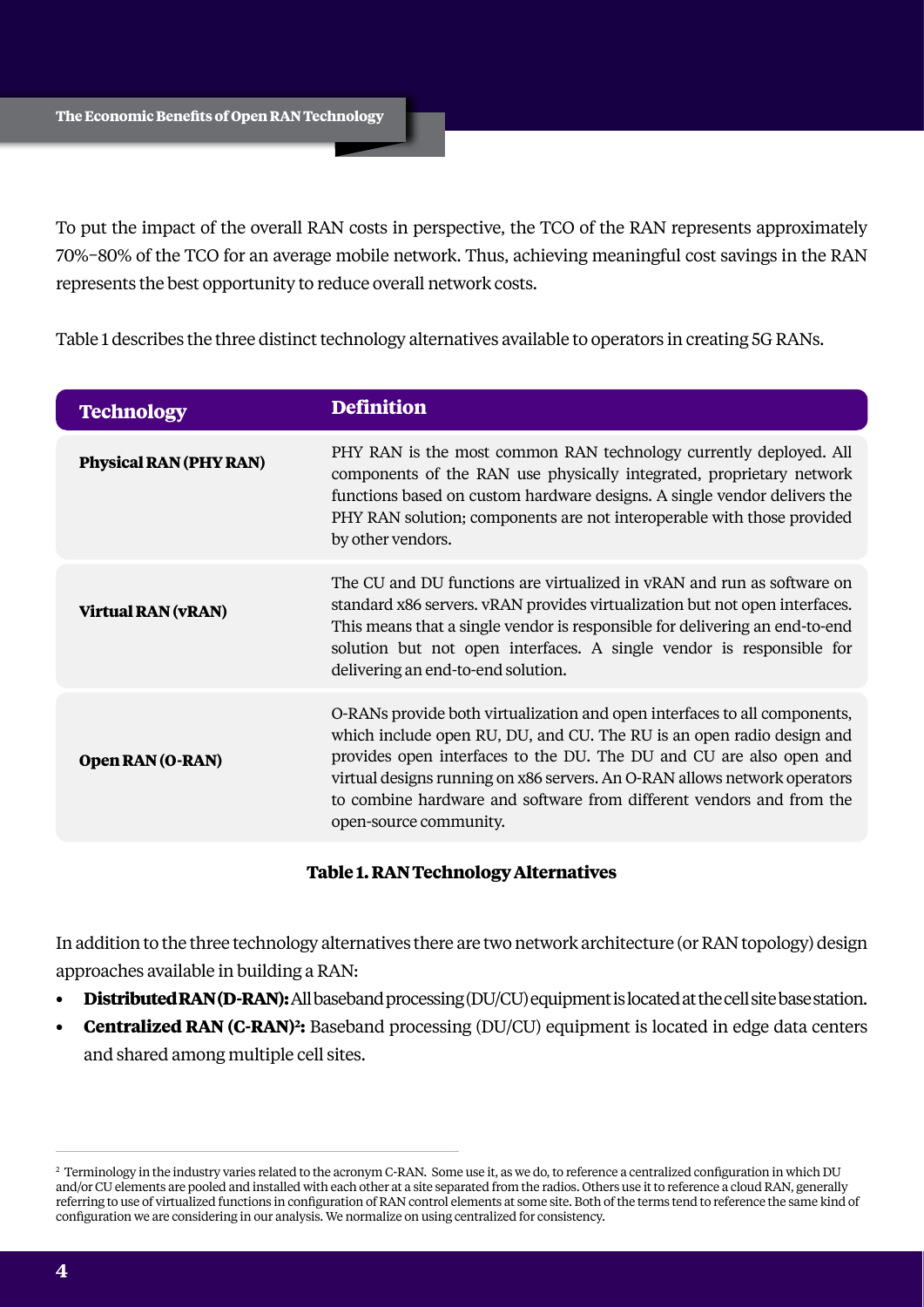These architectures are depicted in Figure 1. The distributed RAN architecture is at the top of the diagram. Both the DU and CU functions are located at the cell site with the RUs. The network transport is backhauled from the base station to the regional data center where the packet core is located. Beneath that, two alternatives for C-RAN architecture are shown:

- Distributed DU (at the cell site) and CU with midhaul transport.
- Central DU with fronthaul and CU with midhaul transport.

The network transport technology is defined as X-haul that consists of either backhaul, midhaul or fronthaul depending on the level of centralization and the location of the DU and CU. Fronthaul requires significantly more bandwidth than either backhaul or midhaul and has stringent requirements for latency and jitter, which means that DUs generally cannot be located more than 10 kilometers from the cell site.





Aligning RAN design alternatives with considerations that work in different deployment environments is a fairly complex process. We can use either PHY RAN, vRAN or O-RAN as the fundamental technology in a deployment, and for each of these it is possible to use either D-RAN or C-RAN architectures. Generally, D-RAN and C-RAN will be mixed in a mobile network, with C-RAN typically being used more frequently in urban areas and D-RAN being more common in suburban and rural areas. C-RAN with a centralized DU can only be used in areas where there are many cell sites within 10 kilometers of an access central office that can be used as a DU pooling site.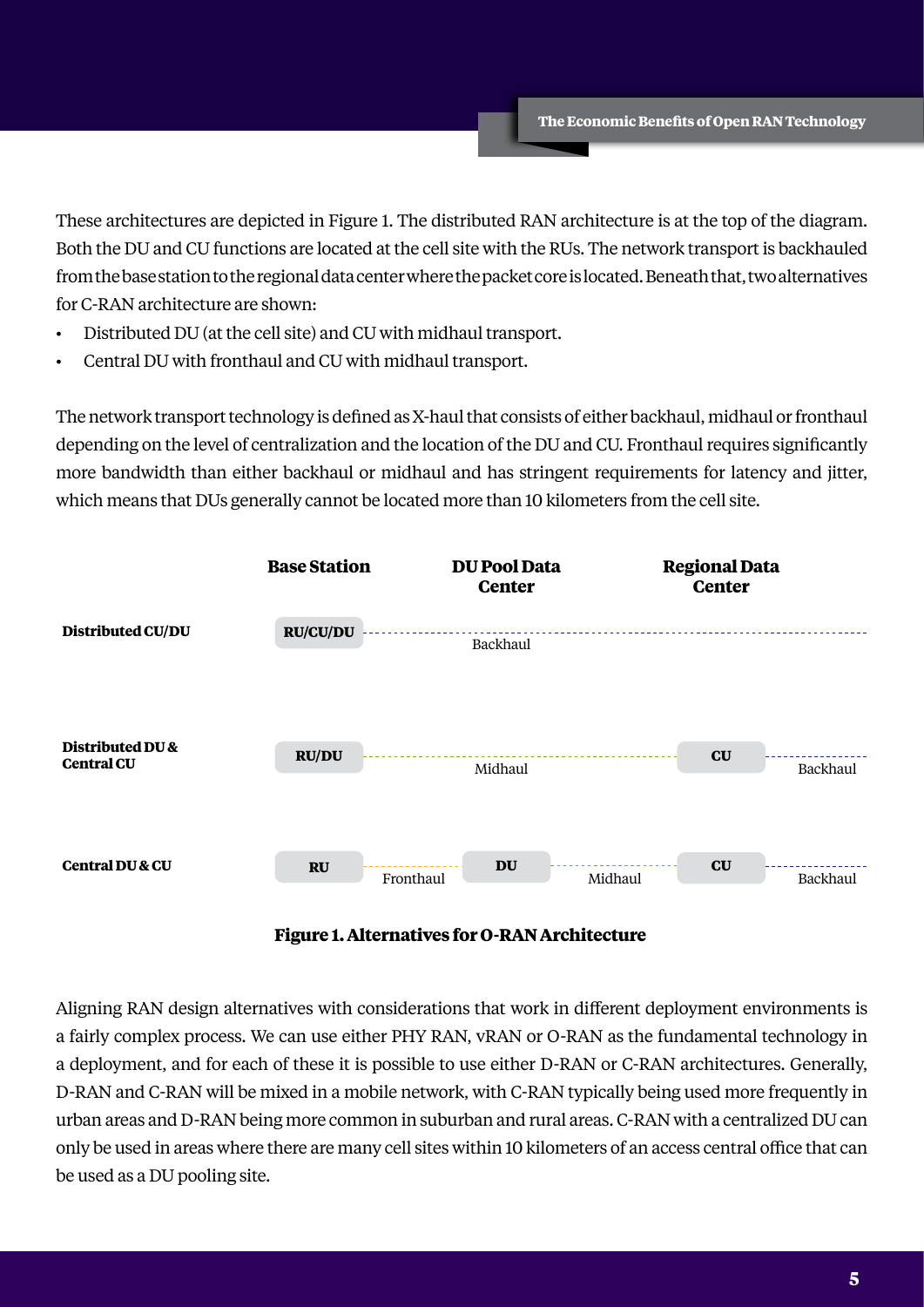The focus of this analysis is on comparing PHY RAN with O-RAN technology elements in a mixture of D-RAN and C-RAN deployment architectures.

## **TCO Benefits of Open RAN**

The conclusion of our analyses is that O-RAN technology choices will most often be more economically beneficial for operators to use than PHY RAN and vRAN alternatives. The key factors driving the more attractive TCO of O-RANs are:

- Whether the technology choice of the RAN is proprietary or open.
- Whether the architecture of the RAN is distributed or centralized.

The scenarios in our TCO analysis show an Open RAN has the following financial benefits over a physical RAN:

- **• Open radios** will be 30% less expensive than currently available proprietary radios over time. This is because there will be more manufacturers building to a standardized radio specification. We expect profit margins to be lower for open, white-box radios than currently available proprietary radios.
- **• Open RAN software** will be 30% less expensive than currently available proprietary software over time. This is a result of a combination of open-source and multiple software vendors in an open ecosystem.
- **• x86 servers** will eventually become less expensive than proprietary BBUs. This is a result of Moore's Law and the continued improvements in Intel processors that are designed for O-RAN requirements.

A centralized RAN has important benefits over a distributed RAN; however, additional costs are also incurred when centralizing a RAN, meaning the decision about centralizing the RAN needs to be made when the benefits outweigh the additional costs. The benefits of centralizing the RAN are:

- CU/DU pooling allows greater efficiency and less BBU hardware and software than a distributed solution.
- CU/DU pooling can also provide spectral efficiency through pooling gains and improved efficiency for the three main 4/5G central coordination features: Carrier Aggregation, Inter-Cell Interference Coordination (ICIC) and Coordinated Multi-Point (CoMP).
- CU/DU pooling reduces labor expenses because it decreases truck rolls and maintenance at cell sites. It also allows for more efficiency of field engineering resources focused on highly skilled maintenance at the cell site versus the data center.
- CU/DU pooling reduces power consumption and allows for CapEx savings with overall reduction in cell site equipment (such as GNSS receivers) that can now be shared at the centralized data center.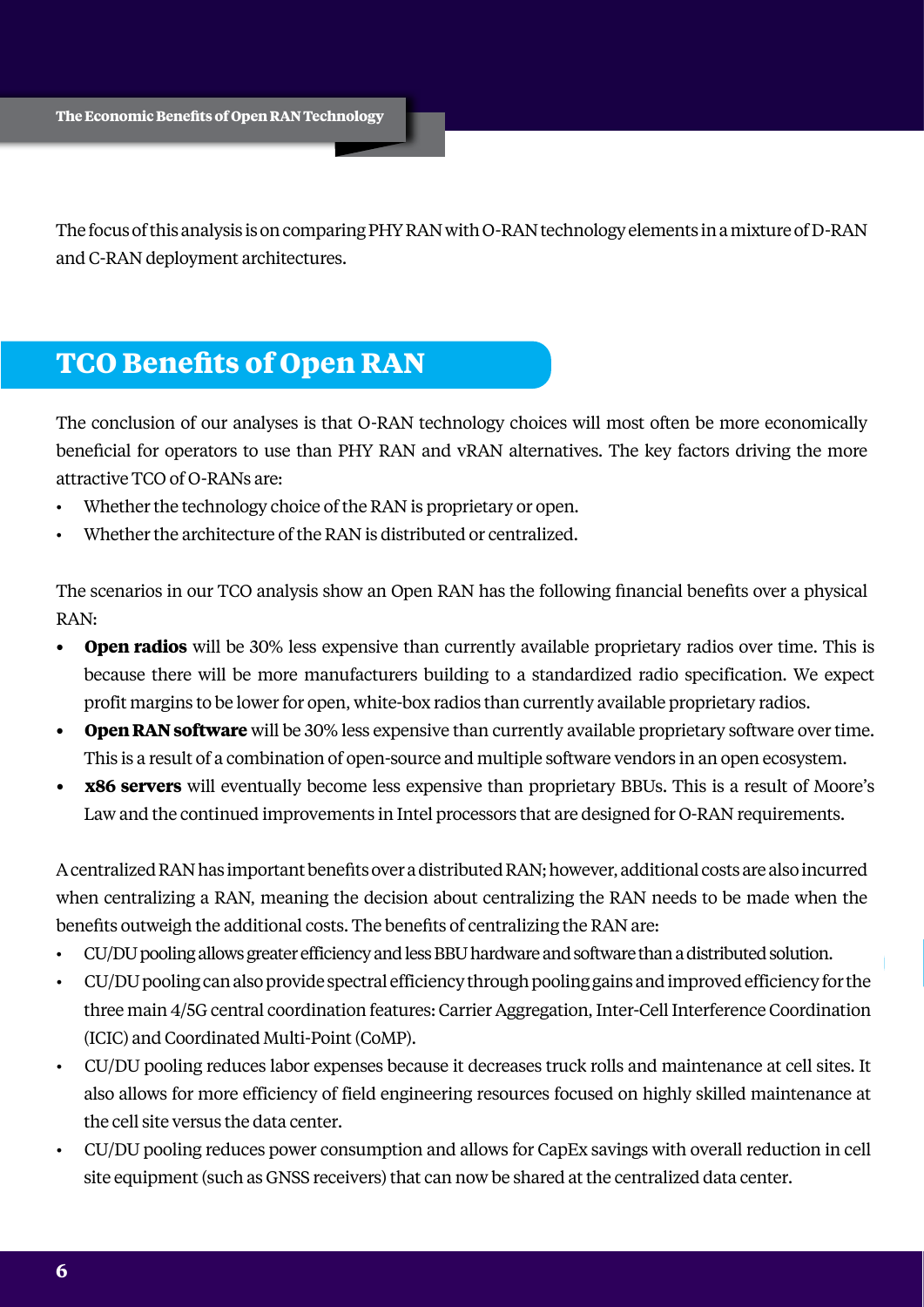Spectral efficiency benefits are complex and are primarily due to the use of technologies enhanced by C-RAN and O-RAN (Table 2).

| <b>Technology</b>                                                            | <b>Definition</b>                                                                                                                                                                                                                                                                                                                                                                                                                               |
|------------------------------------------------------------------------------|-------------------------------------------------------------------------------------------------------------------------------------------------------------------------------------------------------------------------------------------------------------------------------------------------------------------------------------------------------------------------------------------------------------------------------------------------|
| <b>Carrier Aggregation</b>                                                   | Multiple carriers can be aggregated into a transmission channel with higher<br>bandwidth to provide higher data rates to end users.                                                                                                                                                                                                                                                                                                             |
| <b>Inter-Cell Interference</b><br><b>Coordination</b>                        | By controlling radio resource management, interference between cell sites<br>can be mitigated, thus increasing spectral efficiency.                                                                                                                                                                                                                                                                                                             |
| <b>Coordinated Multipoint</b><br><b>Transmission and</b><br><b>Reception</b> | When a UE is in the cell-edge region, it may be able to receive signals from<br>multiple cell sites. Given that, if the signaling transmitted from the multiple<br>cell sites is coordinated, the DL performance can be increased significantly.<br>This coordination can be simple as in the techniques that focus on<br>interference avoidance or more complex as in the case where the same data<br>is transmitted from multiple cell sites. |

#### **Table 2. Technologies Enhanced by C-RAN and O-RAN**

However, the benefits of a C-RAN come at a cost. C-RAN architectures require fronthaul networks, which have much higher bandwidth requirements than traditional backhaul networks. Backhaul for current 4G networks is carried over 1 GbE. For 5G, backhaul link speeds will need to increase to 10 GbE. Fronthaul with multiple RF carriers/radios at a cell site will drive higher bandwidth requirements as carriers and carrier bandwidth is increased, resulting in the move from 10 GbE to 100 GbE fronthaul connections, which adds a significant expense but is typically off-set by the benefits.

## **TCO Model and Assumptions**

ACG Research developed a TCO model that evaluates O-RAN TCO compared with alternatives in multiple scenarios. The model has been built using the ACG Business Analytics Engine (BAE)3 , a next-generation economic simulation platform for networks, data centers, cloud, and NFV. The model in this network is representative of a large metro area RAN<sup>4</sup>. An overview of the O-RAN TCO model is presented in Figure 2.

<sup>3</sup> <https://www.acgcc.com/p/bae-software/>

<sup>4</sup> The BAE model is adaptable to specific service providers' networks and is available to Dell's customers on request.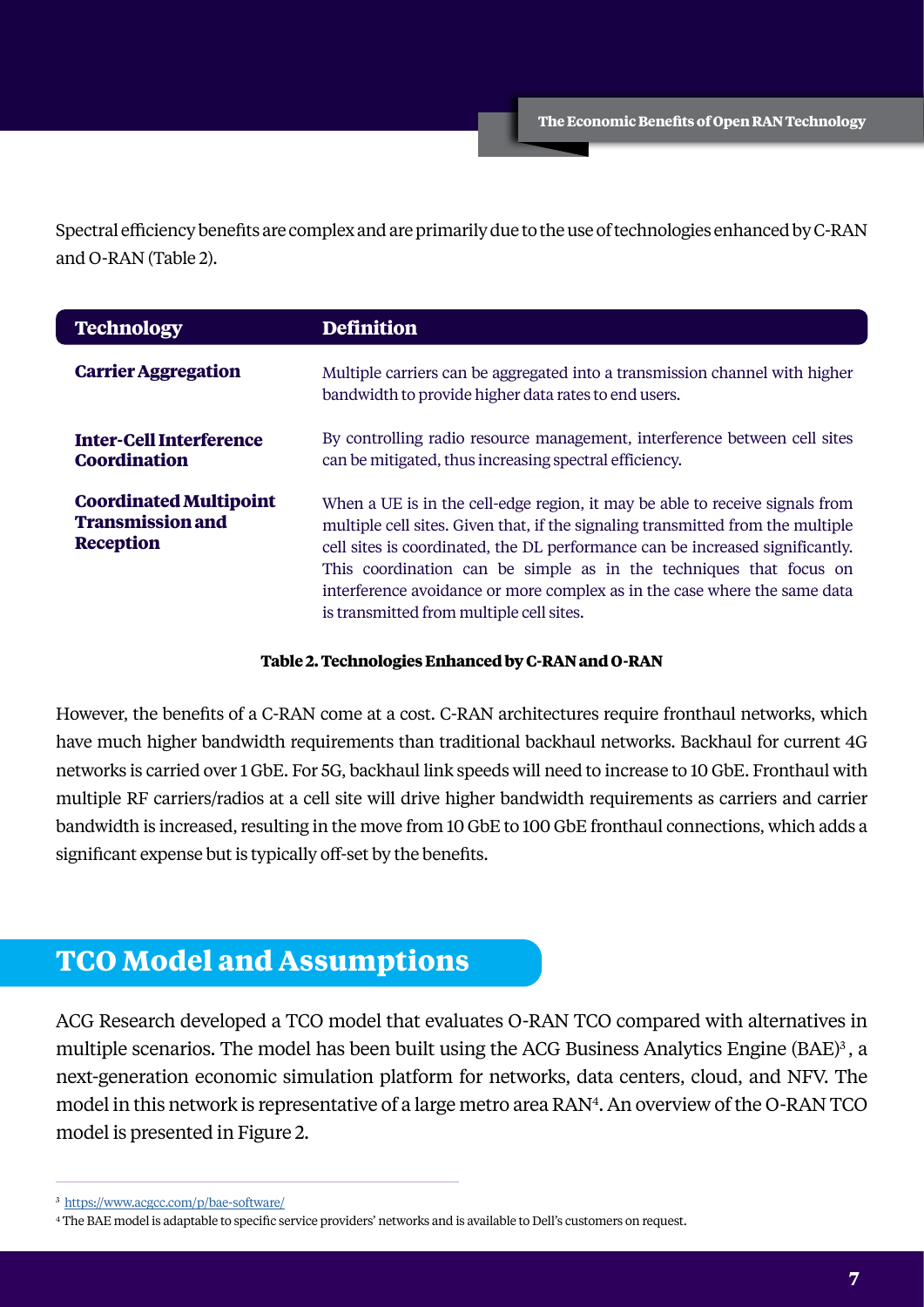



## **Architectures Included in the TCO Comparison Analysis**

The following are the RAN architectures we used in the TCO comparison analysis:

- 1. Distributed Physical RAN (PHY D-RAN Figure 3).
- 2. Centralized Physical RAN (PHY C-RAN Figure 4).
- 3. Distributed Open RAN (Open D-RAN Figure 5).
- 4. Centralized Open RAN (Open C-RAN Figure 6).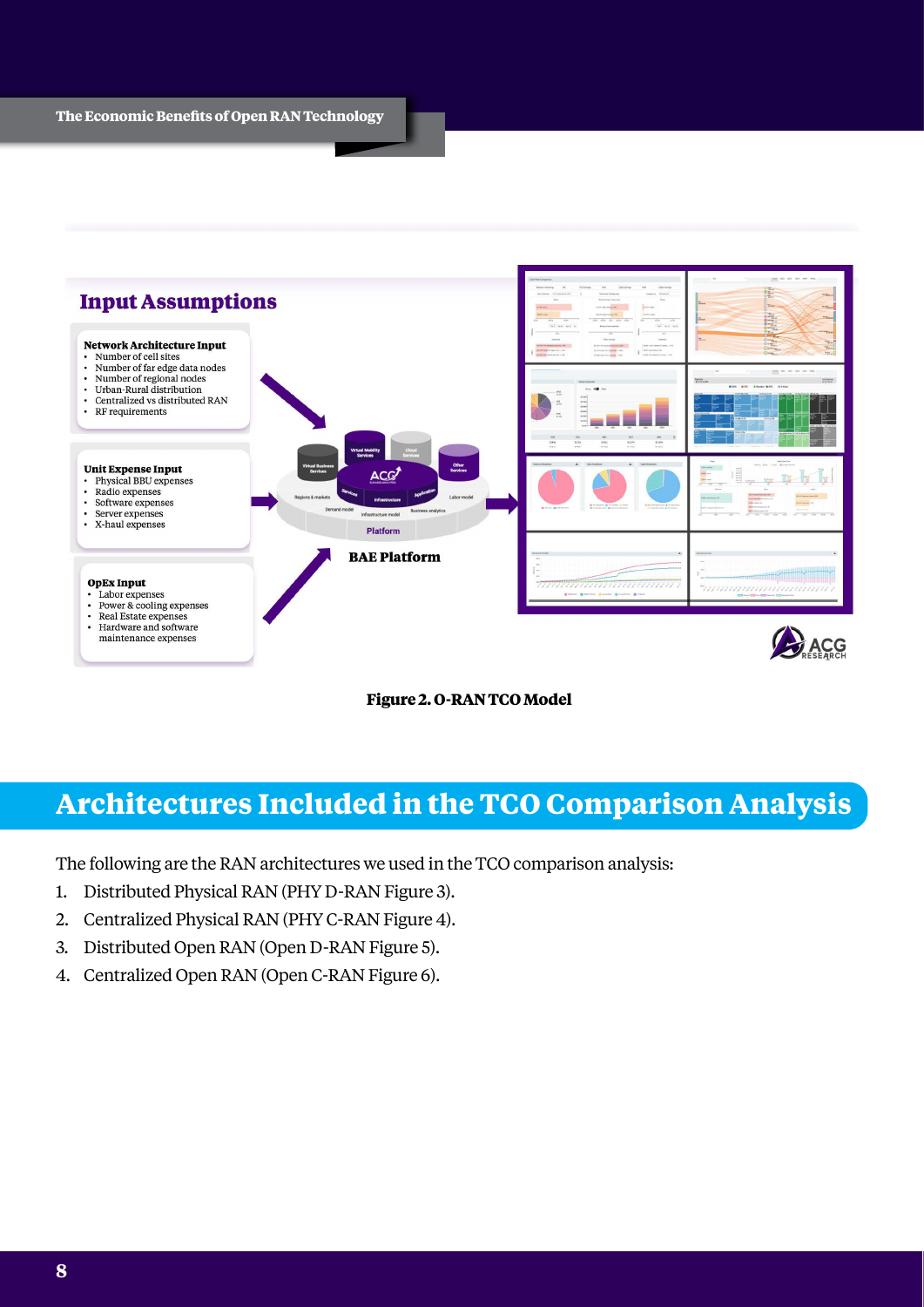**The Economic Benefits of Open RAN Technology** Backhaul - 10G Ethernet over Fiber Network **Vendor Proprietary Radios 4G RRH PHY 4G + 5G BBU Cell Site Router 5G RU**



**Cell Site**







**Figure 5. Open D-RAN**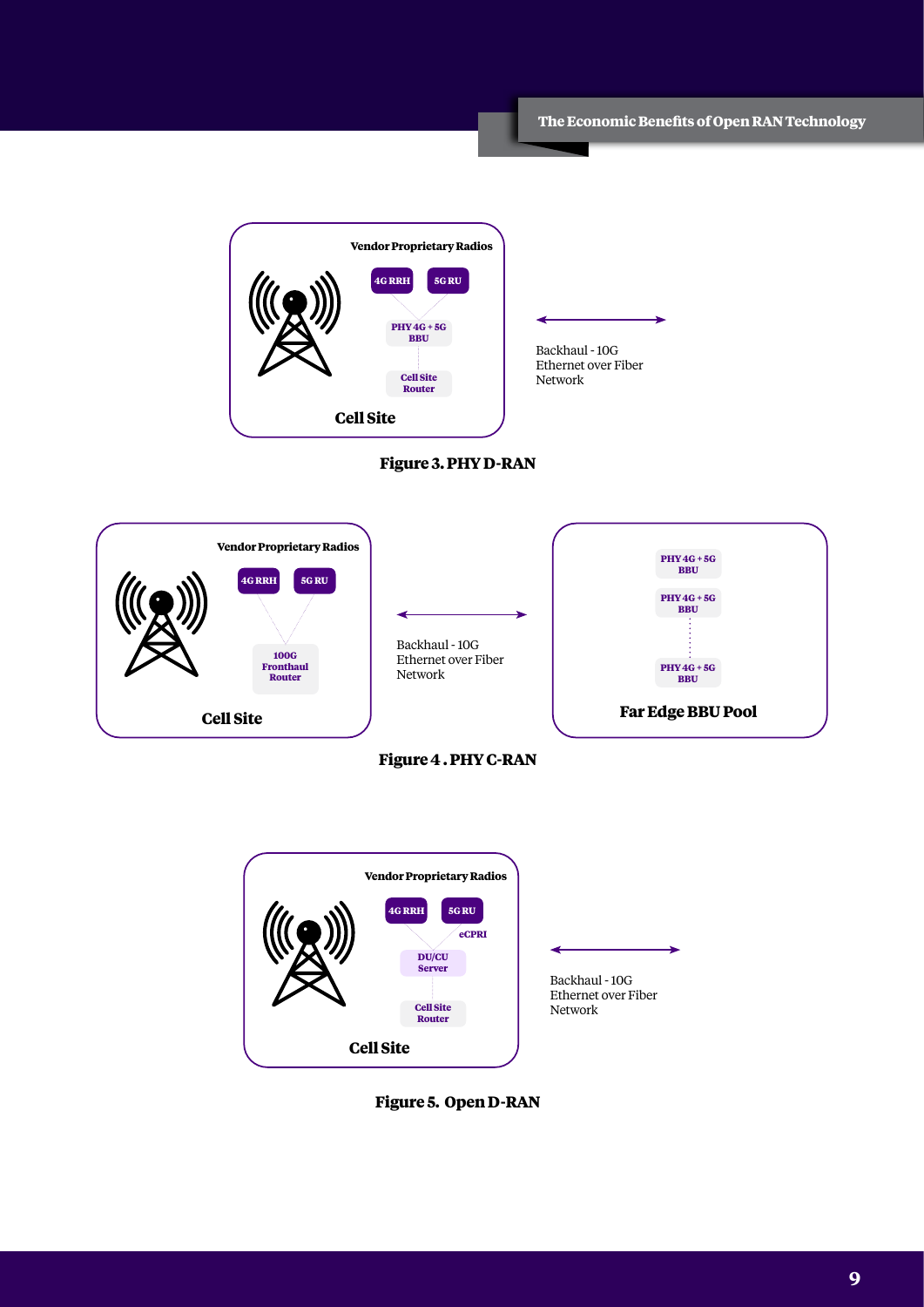

**Figure 6. Open C-RAN**

## **Key TCO Assumptions**

For each of the architectures there are many assumptions factored into the scenario: Size of the network,

- Distribution of cell sites in urban and rural areas,
- Radio carriers used,
- Power and space required, and
- Many software, hardware, and maintenance expenses.

In each of the scenarios we model a greenfield network, including 30,000 base stations. We assume 70% of the cell sites are urban, and 30% of the sites are rural. We assume there are 900 DU pool edge data centers with approximately 33 cell sites per DU pool. The number of base stations and the number of edge data centers grows over five years, following an S-Curve pattern.

The model calculates the number of DU and CU pool servers based on a radio carrier demand model. We assume DUs use Intel IceLake processors in servers. For the centralized physical RAN we assume a set of physical BBUs is used in the pooling sites. For the distributed O-RAN we use CU/DU servers at urban and rural cell sites that meet the radio requirements. For the physical RAN, custom BBUs are used for baseband signal processing.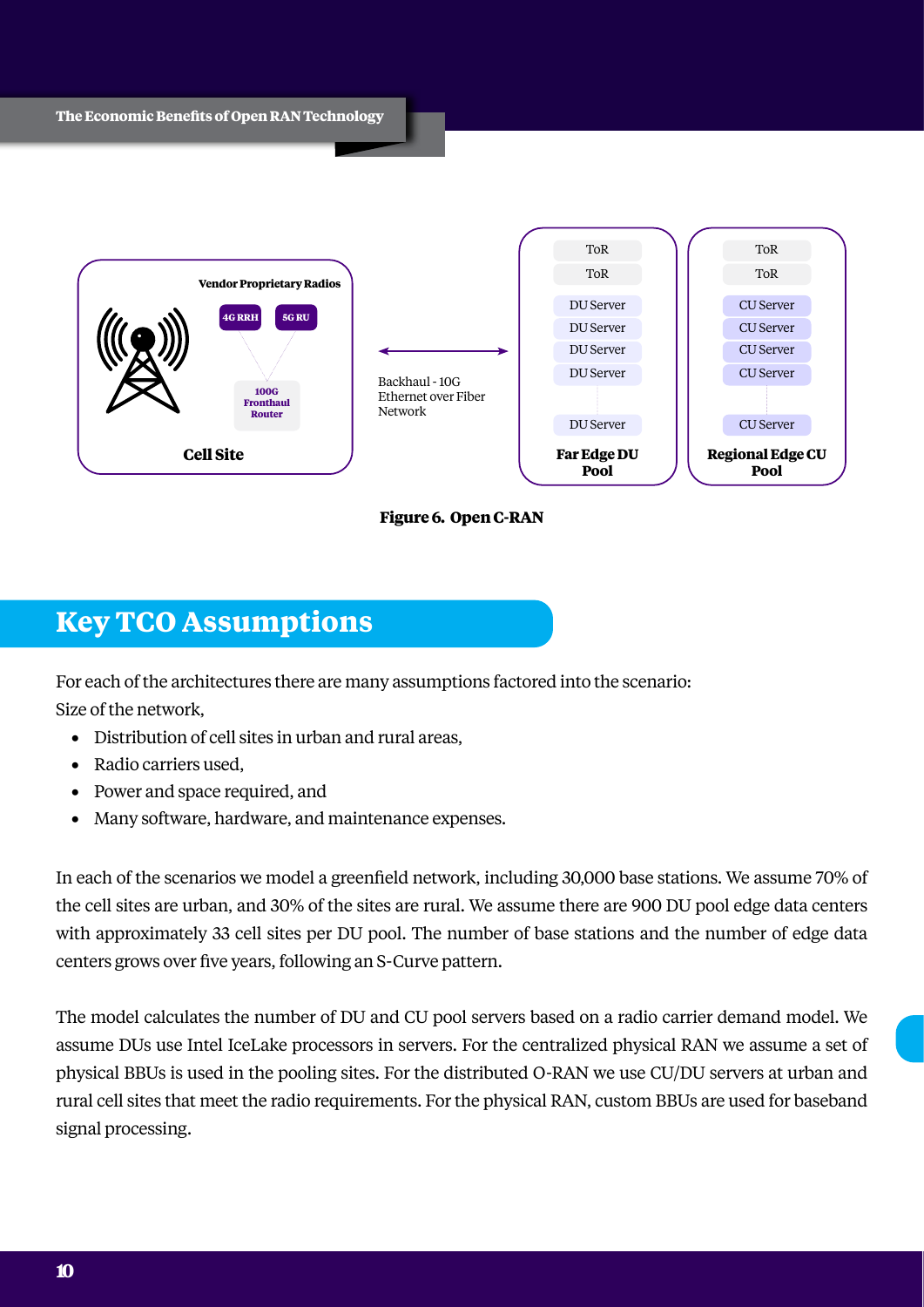The types of radio carriers we include in urban and rural cell sites are presented in Tables 3 and 4. These are used to drive the configuration of CU and DU servers in the O-RAN scenarios and the physical BBUs in the PHY-RAN scenarios. For the centralized O-RAN scenario we assume that there is a 20% improvement in spectral efficiency based on the benefits outlined in Table 2.

| <b>Cell Site Radio Technology</b> | <b>Sectors per Site</b> | <b>Carriers per Sector</b> | <b>Sector Carriers</b> |
|-----------------------------------|-------------------------|----------------------------|------------------------|
| LTE 10MHz 2X2                     | 3                       | 2                          | 6                      |
| <b>LTE 30MHz 4X4</b>              |                         |                            | 3                      |
| <b>LTE 20MHz 4x4</b>              | 3                       |                            | 3                      |
| 5G 20MHz 4X4                      | 3                       |                            | 3                      |
| <b>5G10MHz2X2</b>                 |                         |                            | 3                      |
| 5G 90MHz 32X32                    |                         |                            |                        |

#### **Urban Cell Sites**

#### **Table 3. Radio Carrier Requirements for Urban Cell Sites**

#### **Rural Cell Sites**

| <b>Cell Site Radio Technology</b> | <b>Sectors per Site</b> | <b>Carriers per Sector</b> | <b>Sector Carriers</b> |
|-----------------------------------|-------------------------|----------------------------|------------------------|
| <b>LTE 10MHz 2X2</b>              |                         |                            | n                      |
| <b>LTE 30MHz 4X4</b>              |                         |                            |                        |
| 5G 20MHz 4X4                      |                         |                            |                        |
| 5G 10MHz 2X2                      |                         |                            | 3                      |

#### **Table 4. Radio Carrier Requirements for Rural Cell Sites**

## **Results of TCO Comparisons**

The TCO of the Open RAN technology-based scenarios compared with the physical RAN technology-based scenarios in the different combinations we evaluated are presented in Table 5. The results show cumulative savings in a greenfield network in each comparison over five years.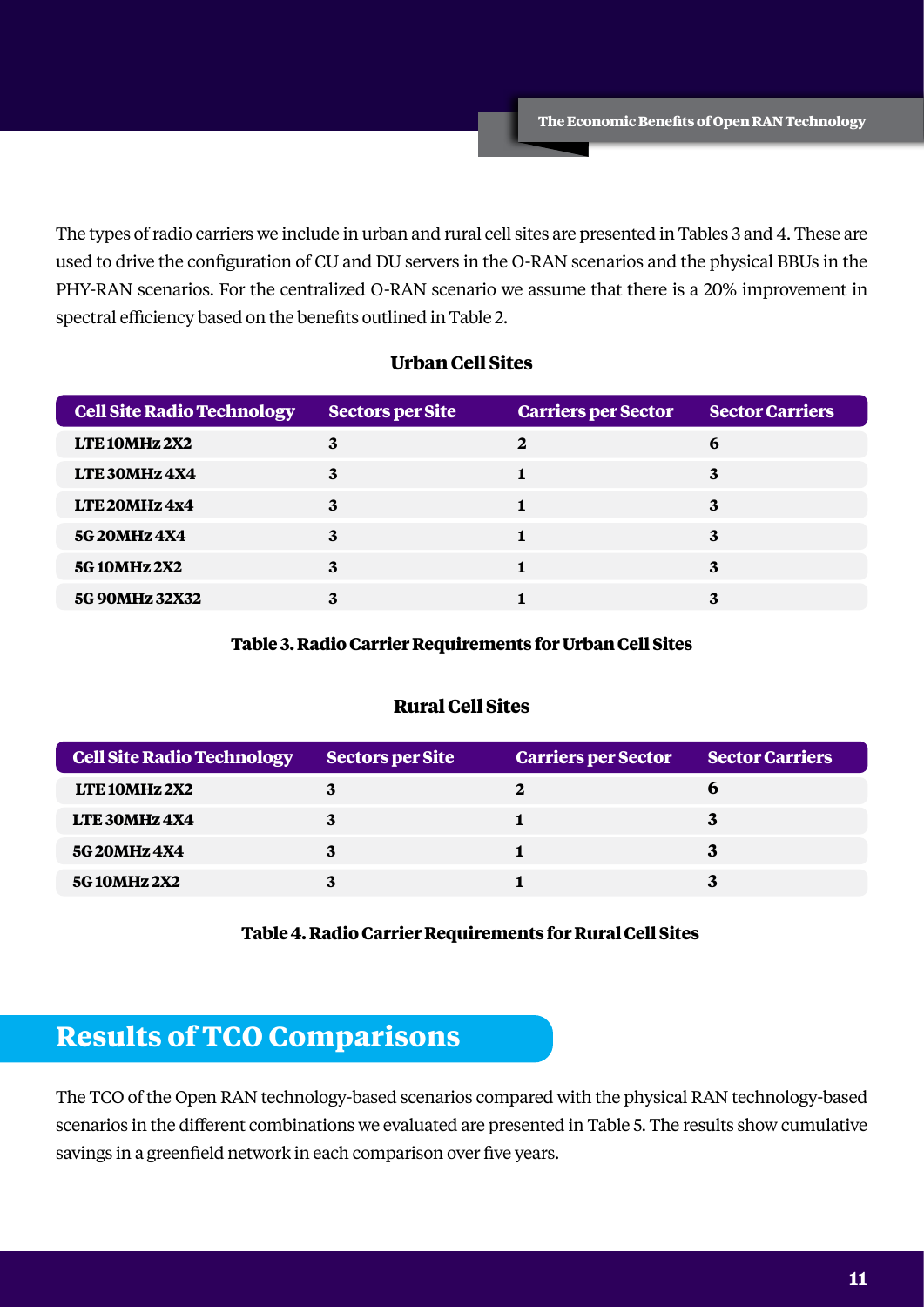| <b>Base Scenario</b> | <b>Compare Scenario</b> TCO Savings |     | <b>CapEx Savings</b> | <b>OpEx Savings</b> |
|----------------------|-------------------------------------|-----|----------------------|---------------------|
| <b>PHYD-RAN</b>      | <b>Open D-RAN</b>                   | 28% | 32%                  | <b>15%</b>          |
| <b>PHY D-RAN</b>     | Open C-RAN                          | 31% | 33%                  | <b>27%</b>          |
| <b>PHY C-RAN</b>     | <b>Open D-RAN</b>                   | 31% | 37%                  | <b>11%</b>          |
| <b>PHY C-RAN</b>     | <b>Open C-RAN</b>                   | 35% | 38%                  | 23%                 |

#### **Table 5. Cumulative Savings in a Greenfield Network over Five Years**

The details of the five-year cumulative CapEx and OpEx comparing PHY D-RAN and Open C-RAN are presented in Figures 7 and 8. Similar details comparing CapEx and OpEx of the PHY D-RAN and Open D-RAN scenarios are provided in Figures 9 and 10. Note in the tables that the top 10 expense items in each scenario (for example, 10 CapEx items in the PHY D-RAN case and 10 CapEx items in the Open C-RAN case) are listed top to bottom in the table from largest to smallest within that scenario. Some of the line items (for example, RU acquisition) exist in each scenario and thus appear in the amount related to them in each of the scenario charts. Conversely, other line items (such as DU Pool Server Acquisition) exist only in one scenario (Open C-RAN, for example) are only shown in the chart for that scenario. For each line item the total amount it represents in the scenario is on the left, and the percentage of the total of that scenario is on the right edge of each bar.

In all cases, a major component of savings achieved using Open RAN technologies as compared to using proprietary physical RAN technologies in the deployment is reduced radio expenses. This is based on our projection that open radios will be 30% less expensive than proprietary radios during the time frame of the analysis. BBU software savings are also significant for Open D-RAN and C-RAN scenarios. When we compare Physical D-RAN to Open C-RAN architectures there are spectral efficiencies achieved via CU/DU pooling in the Open C-RAN case, which result in both CapEx and OpEx savings. Some of these savings are off-set by the initial high cost of fronthaul fiber deployment (Figure 7).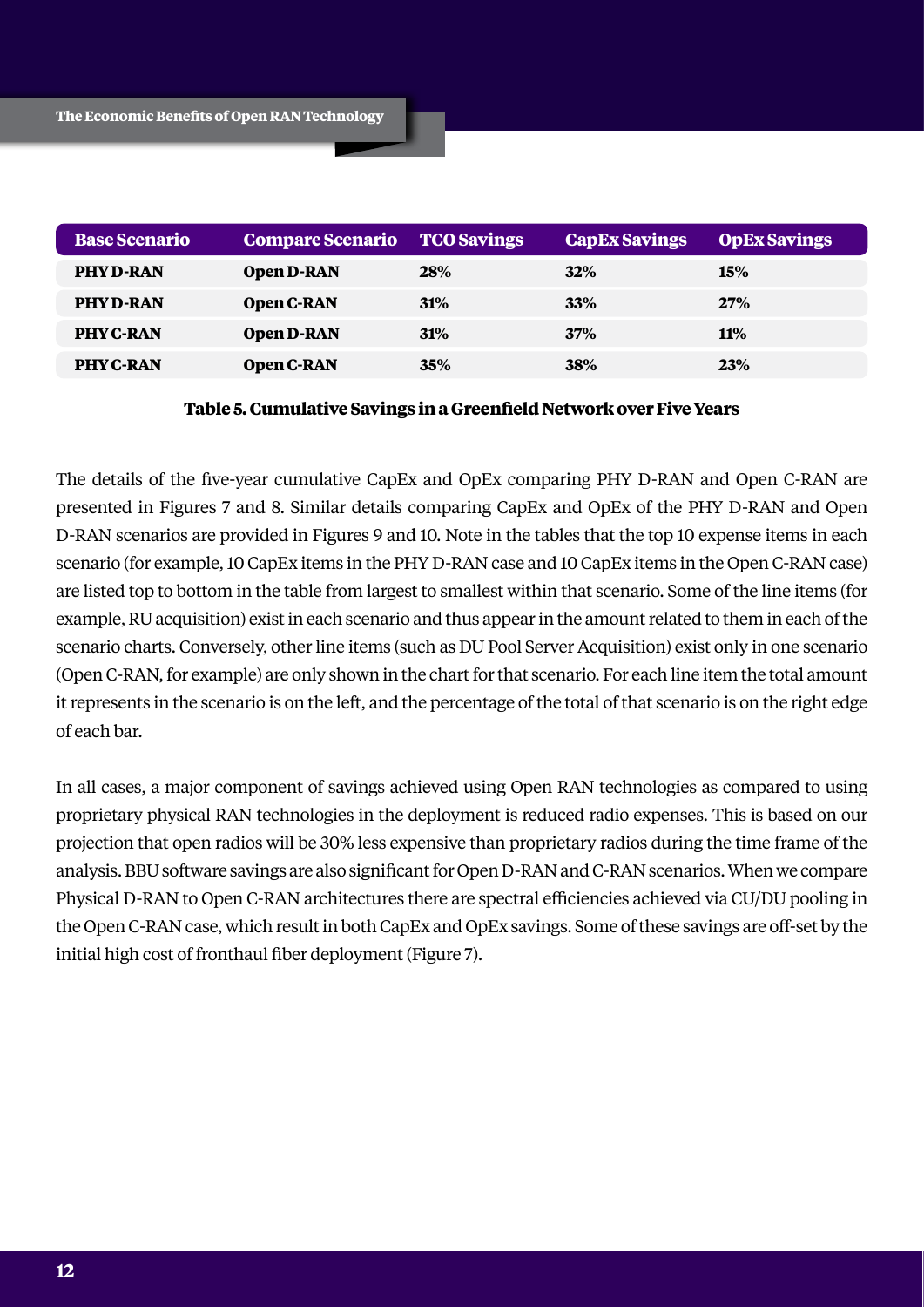

**Figure 7. Five-Year Cumulative CapEx Comparison of PHY D-RAN and Open C-RAN**



**Figure 8. Five-Year Cumulative OpEx Comparison of PHY D-RAN and Open C-RAN**

#### **13**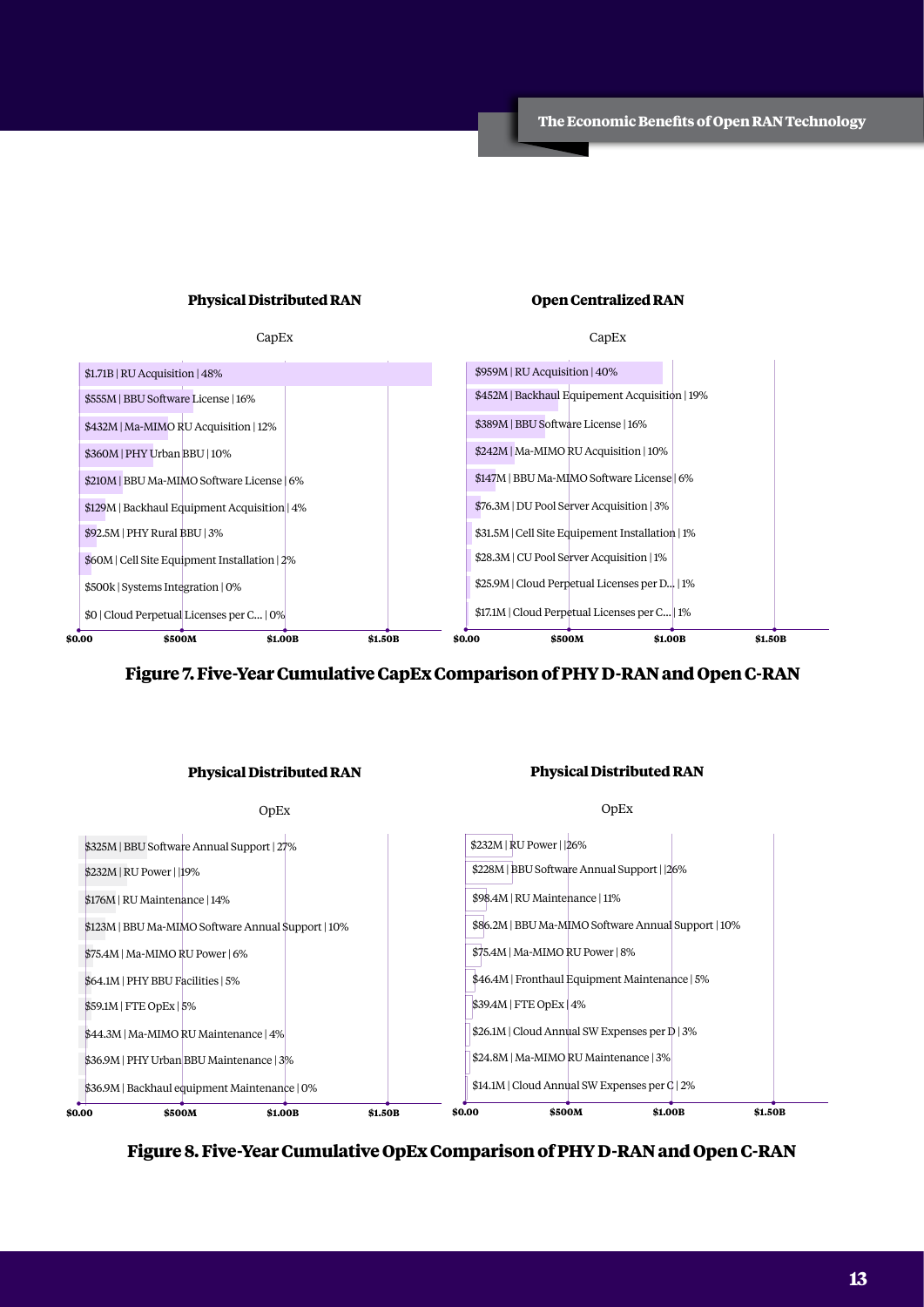





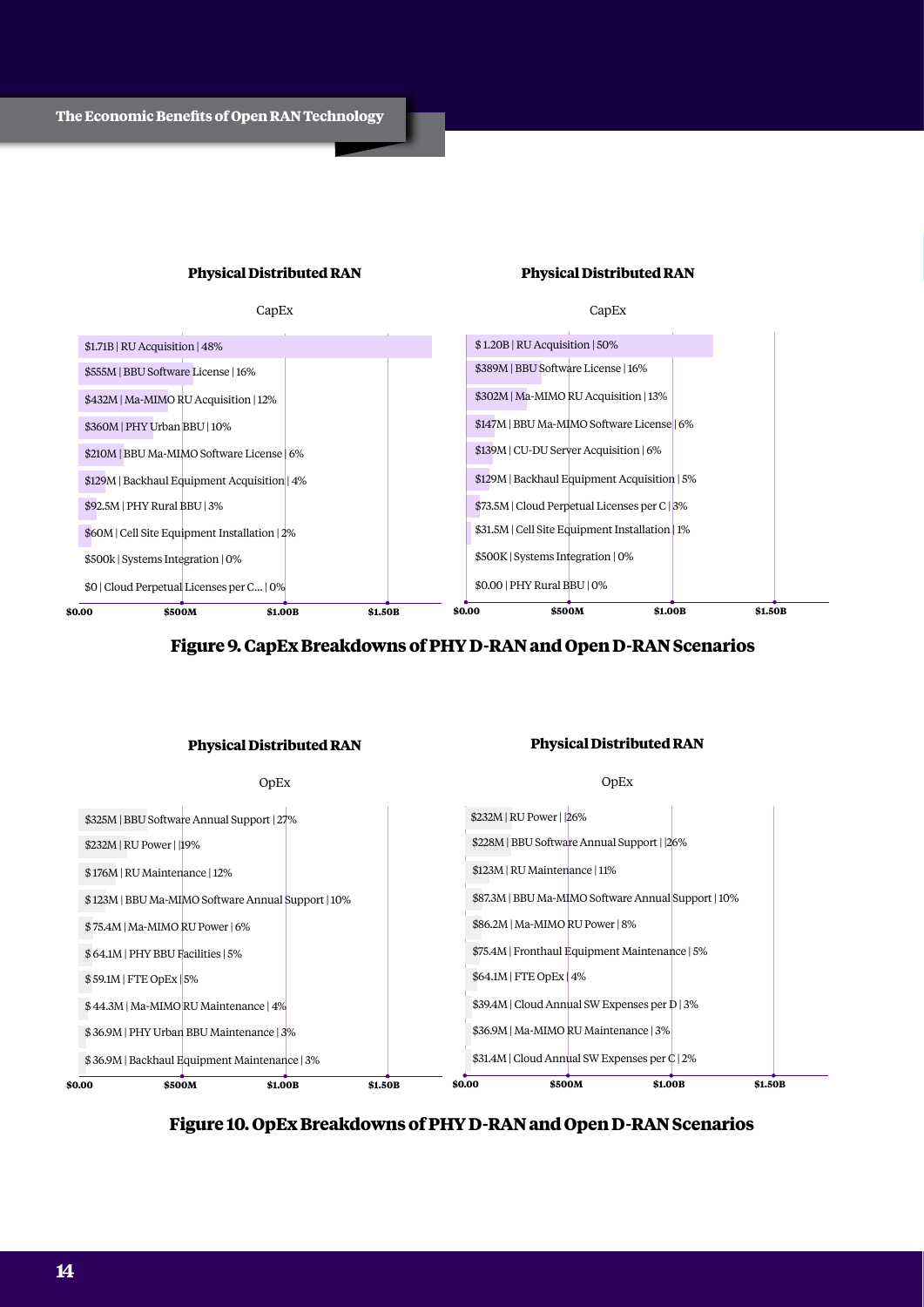## **Conclusion**

Network operators are currently evaluating Open RAN technology through proof of concept lab work and planning early trials and deployments. There are many benefits they can factor into their plans using RAN virtualization, standard Intel x86 servers, and open RAN network architectures. The key benefits they can anticipate in those initiatives are summarized in Table 6.

| <b>Physical RAN</b>                                                                                                                                                                               | <b>Open RAN</b>                                                                                                                                                                                                                                      |
|---------------------------------------------------------------------------------------------------------------------------------------------------------------------------------------------------|------------------------------------------------------------------------------------------------------------------------------------------------------------------------------------------------------------------------------------------------------|
| Proprietary systems are closed, and operators are<br>dependent on a single vendor for a complete RAN<br>solution.                                                                                 | Open RAN allows operators to mix and match<br>products and software in an open ecosystem,<br>providing more flexibility and more competition<br>among vendors.                                                                                       |
| Proprietary radios are comparatively expensive<br>because operators are dependent on procuring radios<br>from a single vendor that makes a high margin selling<br>radios.                         | Open radios can be manufactured by white-box<br>vendors, which typically have lower margins. These<br>vendors do not incur radio research and development<br>expenses because radio designs are open and<br>available to white-box vendors.          |
| Proprietary BBU software is expensive because of the<br>very nature of proprietary system designs and<br>because operators are dependent on a single vendor<br>of those designs for its software. | Open software will be less expensive because<br>multiple vendors will be competing for the software<br>opportunity and will be developing for openly<br>specified hardware designs; consequently, an open<br>source community will emerge over time. |
| Most physical RANs are distributed, and centralized<br>physical RANs are more expensive to implement due<br>to the proprietary nature of the hardware and<br>software.                            | Centralized Open RAN has multiple CapEx and OpEx<br>benefits that result from greater flexibility in DU/CU<br>pooling and the spectral efficiencies they can achieve.                                                                                |

#### **Table 6. Key Benefits of Open RAN**